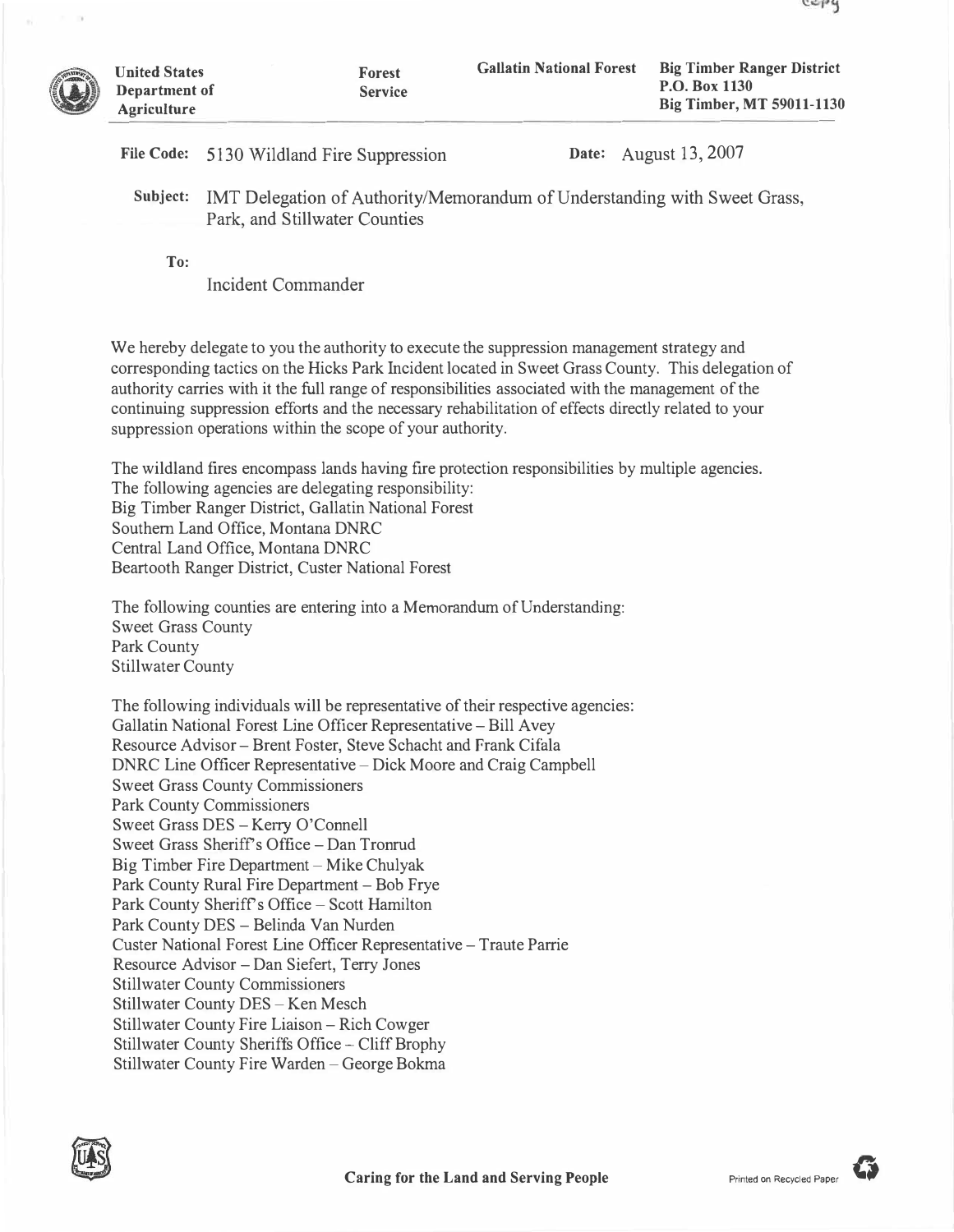We expect the responsibility for management of this fire will be transferred to you at 1800 on Tuesday, August 14, 2007.

Bozeman Dispatch Center will be the lead dispatch for this incident.

Projected costs for the Selected Alternative in the WFSA is \$7,800,000. If it becomes apparent through our daily validation of the WFSA that this will be exceeded, a new Delegation of Authority will need to be issued.

We expect all suppression operations to be conducted in accordance with the WFSA's selected strategy, objectives, and other direction listed in the Incident Management Team (lMT) briefing package. It is paramount that close coordination with the Gallatin National Forest, Park and Sweet Grass Counties, the DNRC (Southern and Central Land Offices), Custer National Forest, and other local cooperators, and your IMT be established immediately to ensure a safe transfer of command. Additionally, we expect you to establish and maintain close working relationships with all cooperators, including local, county, and law enforcement resources that may be involved in this incident.

Other existing and any new wildland fires will remain the responsibility of the respective protection agencies and the county. Any response to new fires within or adjacent to your TFR will be coordinated with the IMT. All new wildland fires will be reported to and coordinated with the respective dispatch centers. When your IMT has sufficient firefighting resources in place and is available to provide initial attack assistance to the agencies, we may initiate discussions with you and define a mutually agreed IMT initial attack response zone.

The WFSA's Selected Alternative identifies the rationale for the appropriate suppression management response specific to this incident. Minimum Impact Suppression Tactics (MIST) will be used as much as possible on National Forest Lands in your tactical operation assignments. This will reduce the impacts on the lands and make suppression rehabilitation actions more efficient. The Forest Supervisor must approve mechanically constructed contingency lines on USFS lands. All questions concerning potential resources impacts related to your strategic or tactical operations will be handled through the assigned Resource Advisors or Agency Reps.

Communication and coordination must be established immediately between the lMT and the cooperating agencies, landowners and affected publics. We expect full use and engagement of the IMT Liason position and also expect the team to work closely with the designated agency and county liason positions assigned to the incident.

## IMT objectives are:

I. Make public, firefighter, and aviation safety your number one priority by using the Tactical Hazard Analysis (215A) as part of your operational planning process, ensuring all Incident Action Plans reflect this commitment to safety through the IO Standard Firefighting Orders and the 18 Watch Out Situations; and if you cannot mitigate a tactical hazard, don't implement the corresponding tactical action.

2. Protect infrastructure (including the East Boulder and Stillwater Mines) and structures as can be done safely, following the guidance in #1.

3. Establish containment and control lines within the boundaries of the WFSA's Selected Alternative. The emphasis of the strategy is public and fire fighter safety with point protection of structures and infrastructures. Prepare a long term assessment, including a RAV AR analysis, at your earliest possible opportunity.